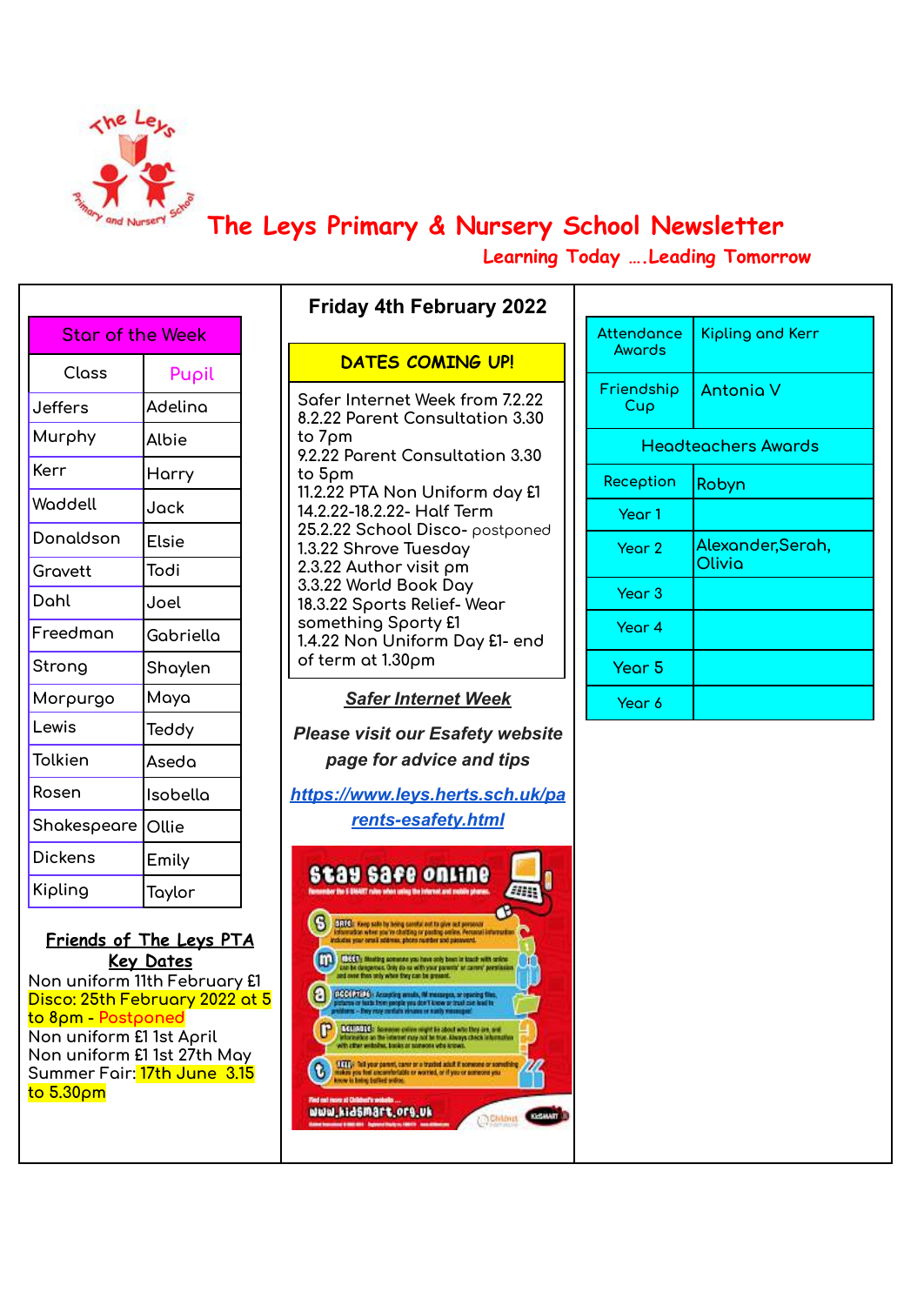#### **JPD PSHE**

This week is Mental Health week at The Leys. Mental health has become increasingly important, especially since the COVID- 19 lockdowns.

Across the school, throughout the year, we have been raising the profile of mental health and trying to encourage children and adults to talk about their own mental health, and coping strategies. The children have amazed us with their resilience and hope for the future. With mental health week underway, we are seeing some lovely activities taking place across the school to help children with strategies for coping with their emotions, and putting support networks in place for those who need it.



|  |  | <b>Empathy   Inclusivity  </b> Respect   Aspirations   Determination   Empowerment |  |
|--|--|------------------------------------------------------------------------------------|--|
|  |  |                                                                                    |  |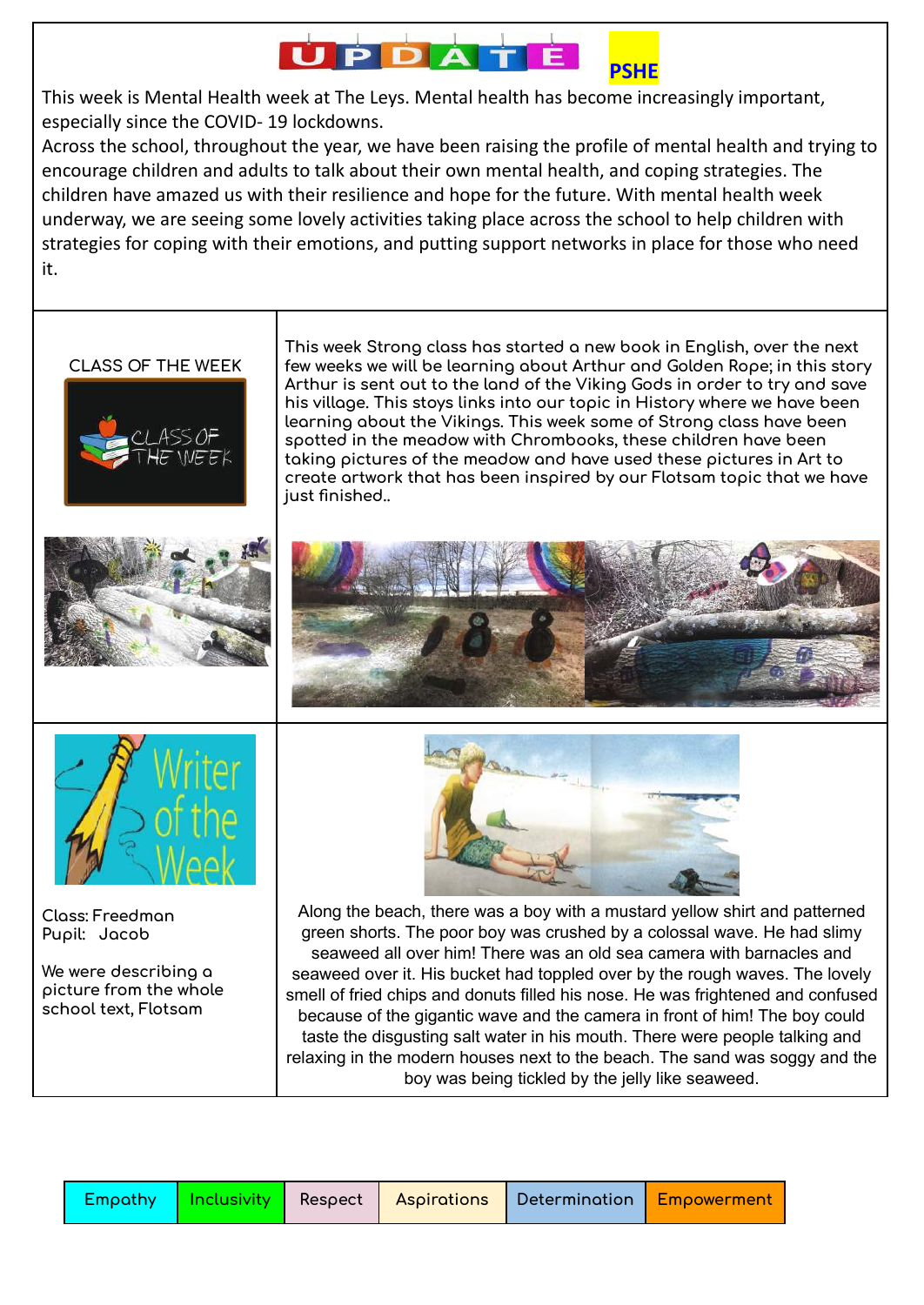### **Spiritual, Moral, Social, Cultural and British Values**

During mental health week, the year 6 children have been taking part in a range of mindfulness activities including belly breathing, finger breathing, zentangle art and step by step drawings.



The children also took part in a stress bucket activity, which helped highlight both the stresses in their lives, and the protective factors they have. Aimee said "I did not realise how many stressors I have stored in me, so I need to reduce it" Edward explained that "When my bucket overflows I can relieve the stress by playing footy" while Ellen felt that talking to her friends or drawing is the best way for her to reduce her stress levels.





**As part of mental health week all the children have been learning about the brain. The younger children have been learning that the brain is like a muscle and we need to make it work by tackling tricky problems in order to help our brains to grow. The older children have been learning the part of the brain and what they do, using the hand model (see the link below) and also learning how thoughts, emotions and behaviour are linked together.**

**B** XX

<https://www.youtube.com/watch?v=lRmnVmELMn8&t=59s>

### **The Leys Have Talent**

We have a talented dance teacher, Mr Sapsed, who has received many 'WOW' awards to recognise his talent. As an after school extra curricular activity, he comes into our school and teaches many of the children dance and they thoroughly enjoy it!

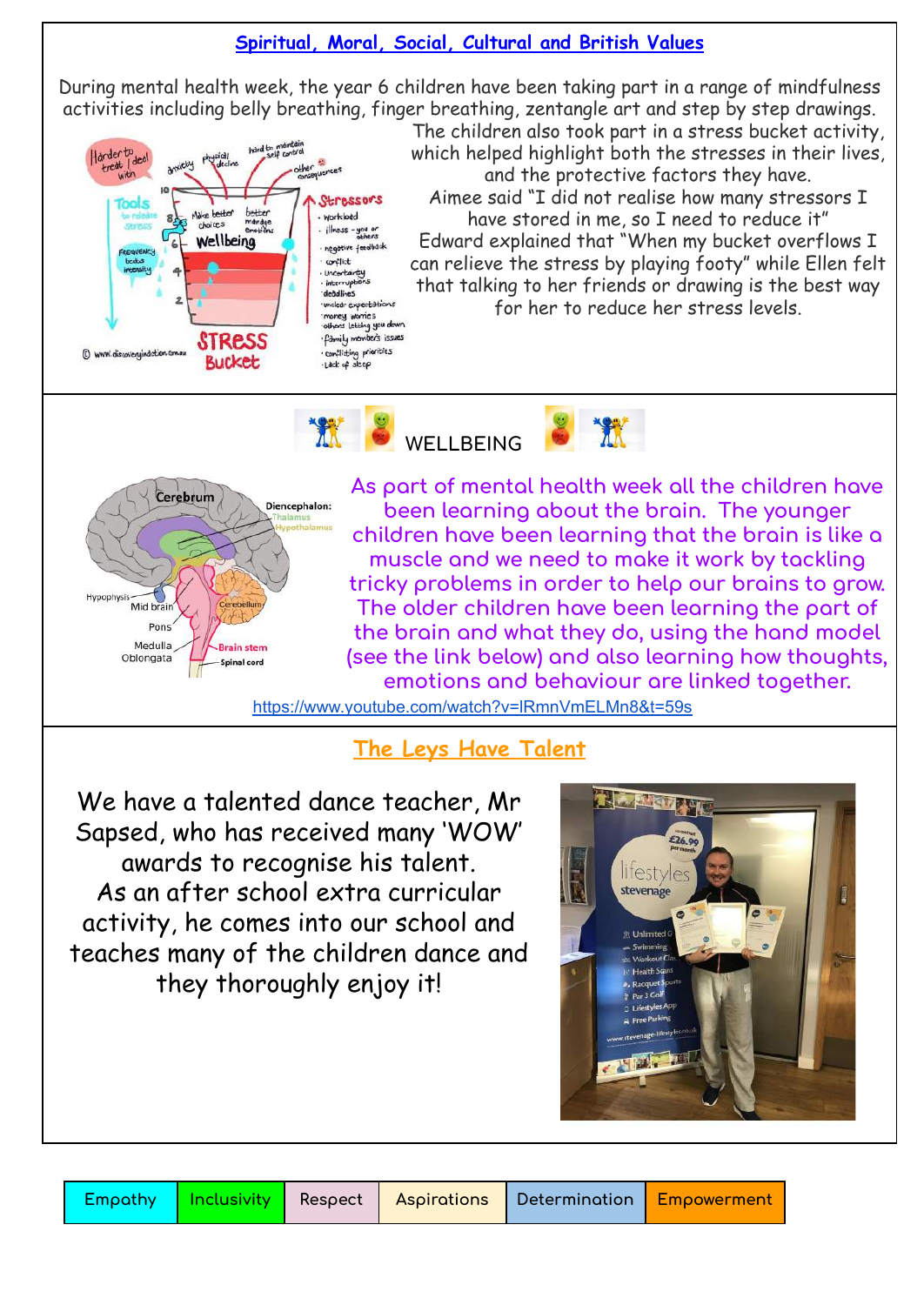# **The Food Rescue Hub**

The Food Rescue Hub is an eco-community who save food from supermarkets that would otherwise end up in the bin. It is not a food bank, **everyone is welcome**.

They always have a huge amount of fruit, veg, bread and tinned foods. People are allowed to fill two bags and pay  $E\overline{5}$  (or what they can afford).

The Food Rescue Hub is run from the Our Mutual Friend pub, Broadwater Crescent, SG2 8EH, on a Saturday morning 9:30am - 11am.



**<https://www.facebook.com/groups/917416198459976/?ref=share>**

## **PE Update**

**This term in PE, our focus with the whole school has been gymnastics. Year groups from Nursery - Year 6 have been working hard on learning and improving their gymnastics skills. Here are some examples from children in Year 5:**

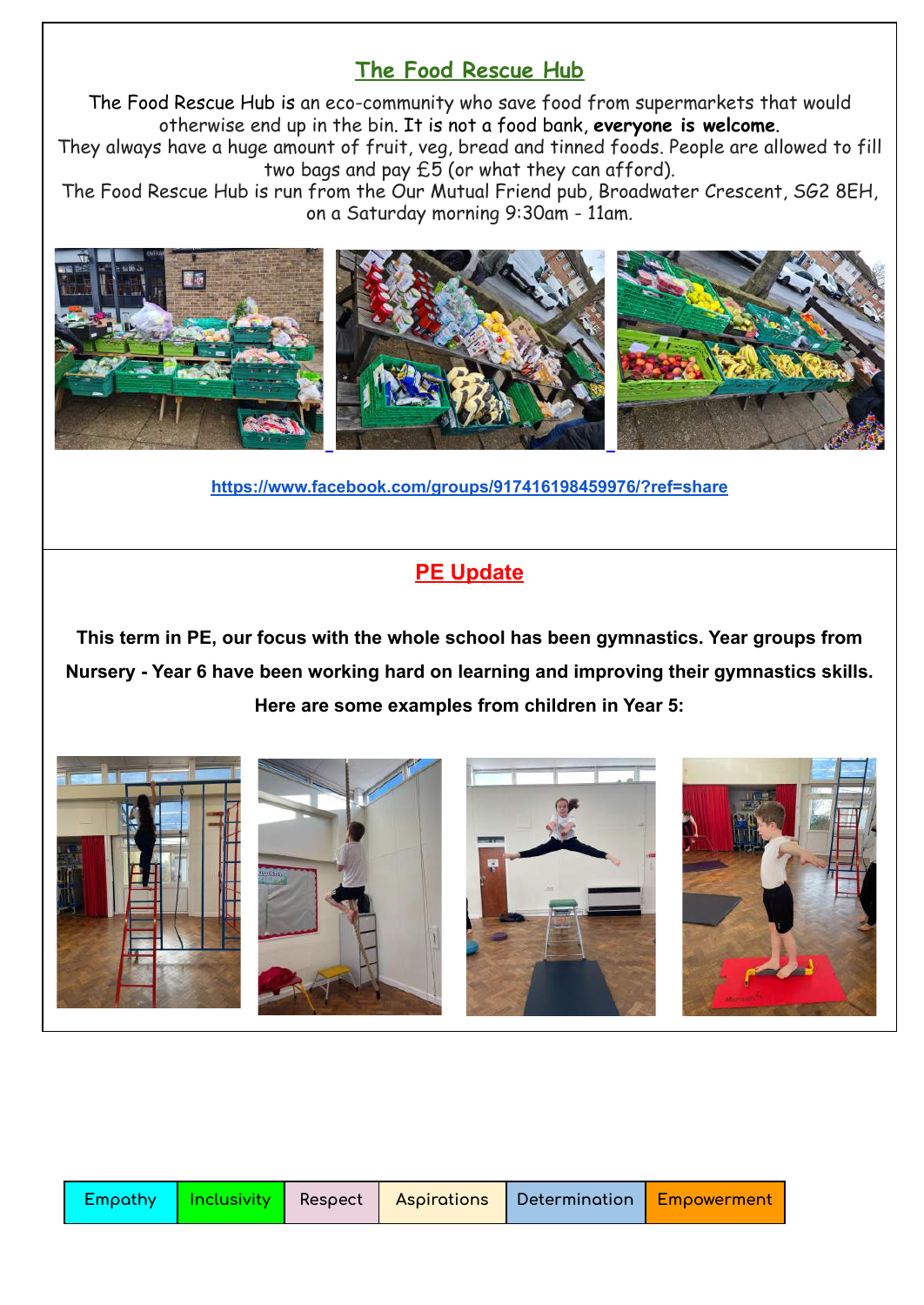

# **Don't forget to book on The Leys Fun and Games Club! Breakfast & After-School Club**

**BREAKFAST CLUB**

- **● Breakfast Club runs from 7.30am to 8:45 am and includes breakfast.**
- **● Breakfast club costs £3.50 per child per day.**
- **● Children must be signed into the club by whoever is bringing them to school.**

|  |  |  |  | Empathy   Inclusivity   Respect   Aspirations   Determination   Empowerment |  |
|--|--|--|--|-----------------------------------------------------------------------------|--|
|--|--|--|--|-----------------------------------------------------------------------------|--|